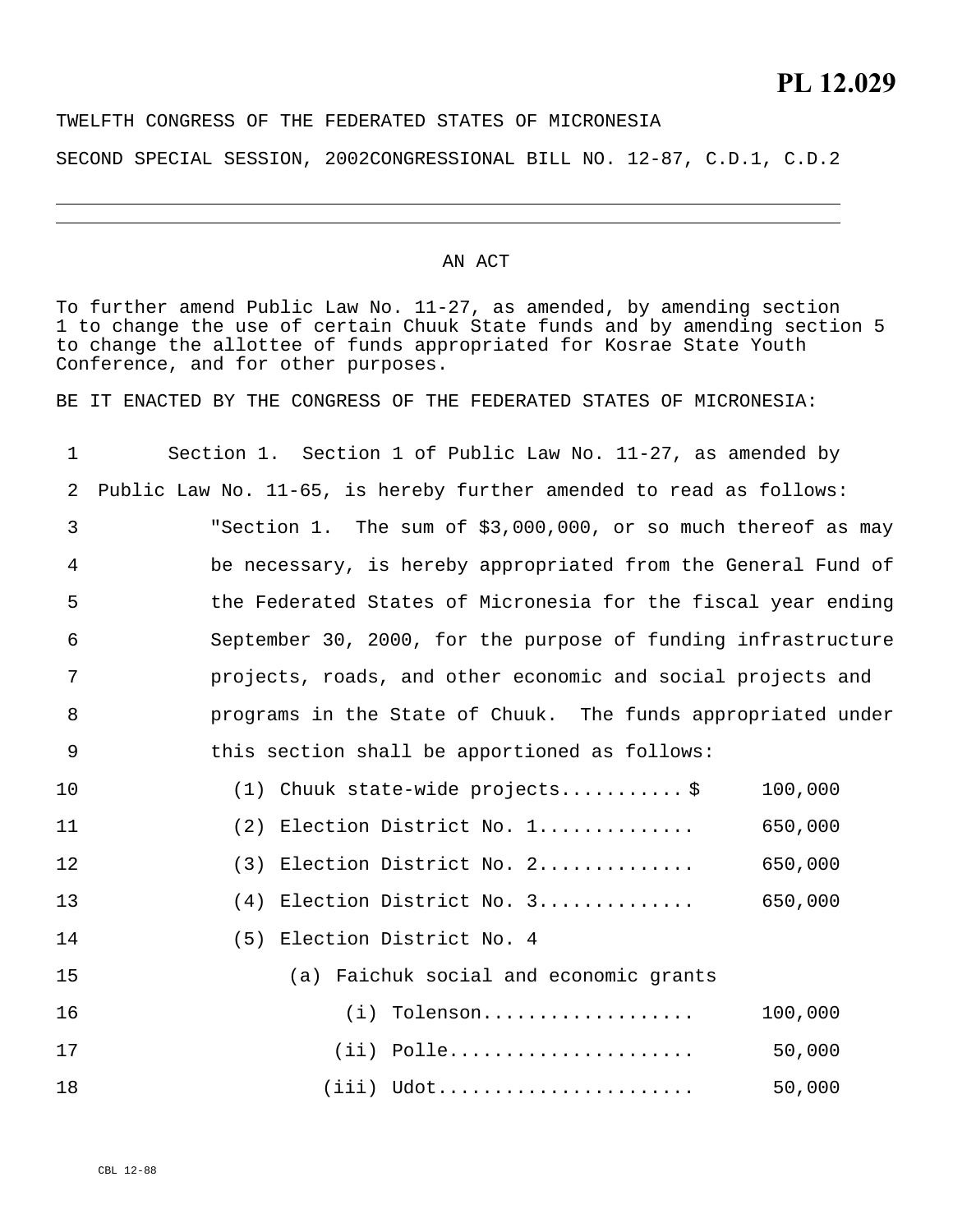| $\mathbf 1$    | $(iv)$ Romalum\$                                                                                   | 50,000  |
|----------------|----------------------------------------------------------------------------------------------------|---------|
| $\overline{2}$ | (b) Operation Fund for FDA                                                                         | 18,300  |
| 3              | (c) Faichuk student and school                                                                     |         |
| 4              |                                                                                                    | 20,000  |
| 5              | (d) Medical supplies                                                                               | 20,000  |
| 6              | (e) School and dispensary leases                                                                   | 15,000  |
| 7              | (f) Leadership Conference and                                                                      |         |
| 8              | $travel \dots \dots \dots \dots \dots \dots \dots \dots \dots \dots \dots \dots \dots \dots \dots$ | 25,000  |
| 9              | (g) Patient referral and other                                                                     | 10,000  |
| 10             | $(h)$ Claims and relief aid                                                                        | 20,000  |
| 11             | (i) Training and other necessary                                                                   |         |
| 12             |                                                                                                    | 10,000  |
| 13             | $(j)$ Balance due local vendors                                                                    | 56,158  |
| 14             | $(k)$ Other needs 205,542                                                                          |         |
| 15             | (6) Election District No. 5                                                                        |         |
| 16             | (a) Funds previously appropriated                                                                  |         |
| 17             | and obligated for projects and programs                                                            |         |
| 18             | now completed                                                                                      | 243,846 |
| 19             | (b) From previously appropriated                                                                   |         |
| 20             | funds not yet expended:                                                                            |         |
| 21             | (i) Houk Airport project                                                                           |         |
| 22             |                                                                                                    | 40,000  |
| 23             | (ii) Fishing project grants                                                                        | 6,154   |
| 24             | (iii) Northwest Project                                                                            |         |
| 25             | implementation administrative expenses                                                             | 10,000" |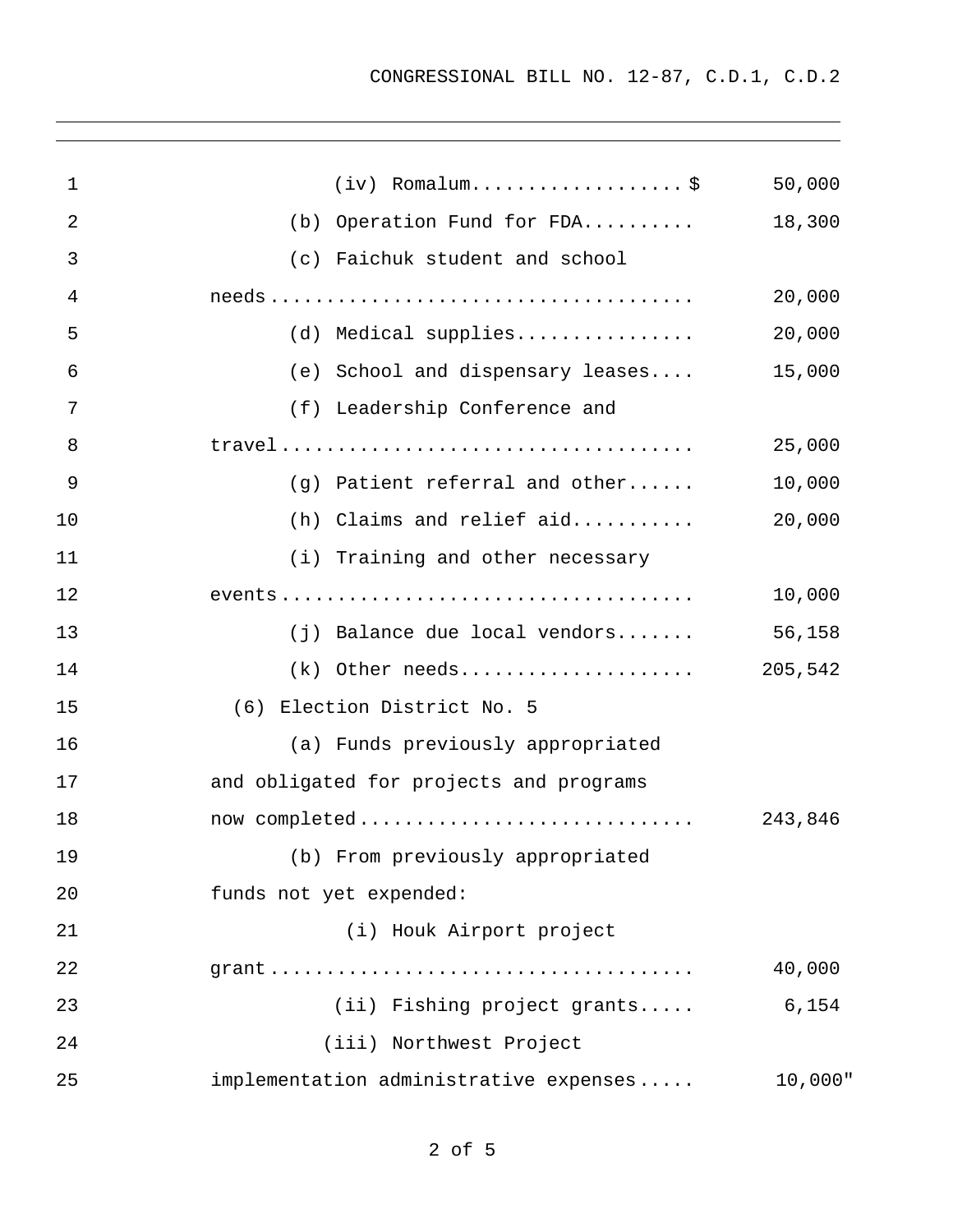CONGRESSIONAL BILL NO. 12-87, C.D.1, C.D.2

| 1              | Section 2. Section 5 of Public Law No. 11-27, as amended by                  |
|----------------|------------------------------------------------------------------------------|
| 2              | Public Laws Nos. $11-39$ , $11-55$ , $11-65$ and $11-78$ , is hereby further |
| 3              | amended to read as follows:                                                  |
| $\overline{4}$ | "Section 5. Allotment and management of funds and lapse                      |
| 5              | date.                                                                        |
| 6              | (1) All funds appropriated by this act shall be allotted,                    |
| 7              | managed, administered, and accounted for in accordance with                  |
| 8              | applicable law, including, but not limited to, the Financial                 |
| 9              | Management Act of 1979. The allottee of the funds                            |
| 10             | appropriated by section 1 of this act shall be the Executive                 |
| 11             | Director of the Chuuk State Commission on Improvement                        |
| 12             | Projects, or his designee; EXCEPT THAT the allottee of the                   |
| 13             | funds appropriated under subsection (6) of section 1 of this                 |
| 14             | act shall be the Northwest Project Coordinator. The allottee                 |
| 15             | of the funds appropriated by subsection (1), subsections (3)                 |
| 16             | through $(10)$ , subsection $(13)$ and subsections $(15)$ through            |
| 17             | (17) of section 3 of this act shall be the Governor of the                   |
| 18             | State of Yap. The allottee of the funds appropriated by                      |
| 19             | subsections (2) and (11) of section 3 of this act shall be                   |
| 20             | the Secretary of the Department of Transportation,                           |
| 21             | Communication and Infrastructure. The allottee of the funds                  |
| 22             | appropriated under subsections (12) and (18) of section 3 of                 |
| 23             | this act shall be the Speaker of the Congress of the                         |
| 24             | Federated States of Micronesia. The allottee of the funds                    |
| 25             | appropriated by subsection $(1)$ and subsection $(3)(a)$ , $(3)(b)$          |

3 of 5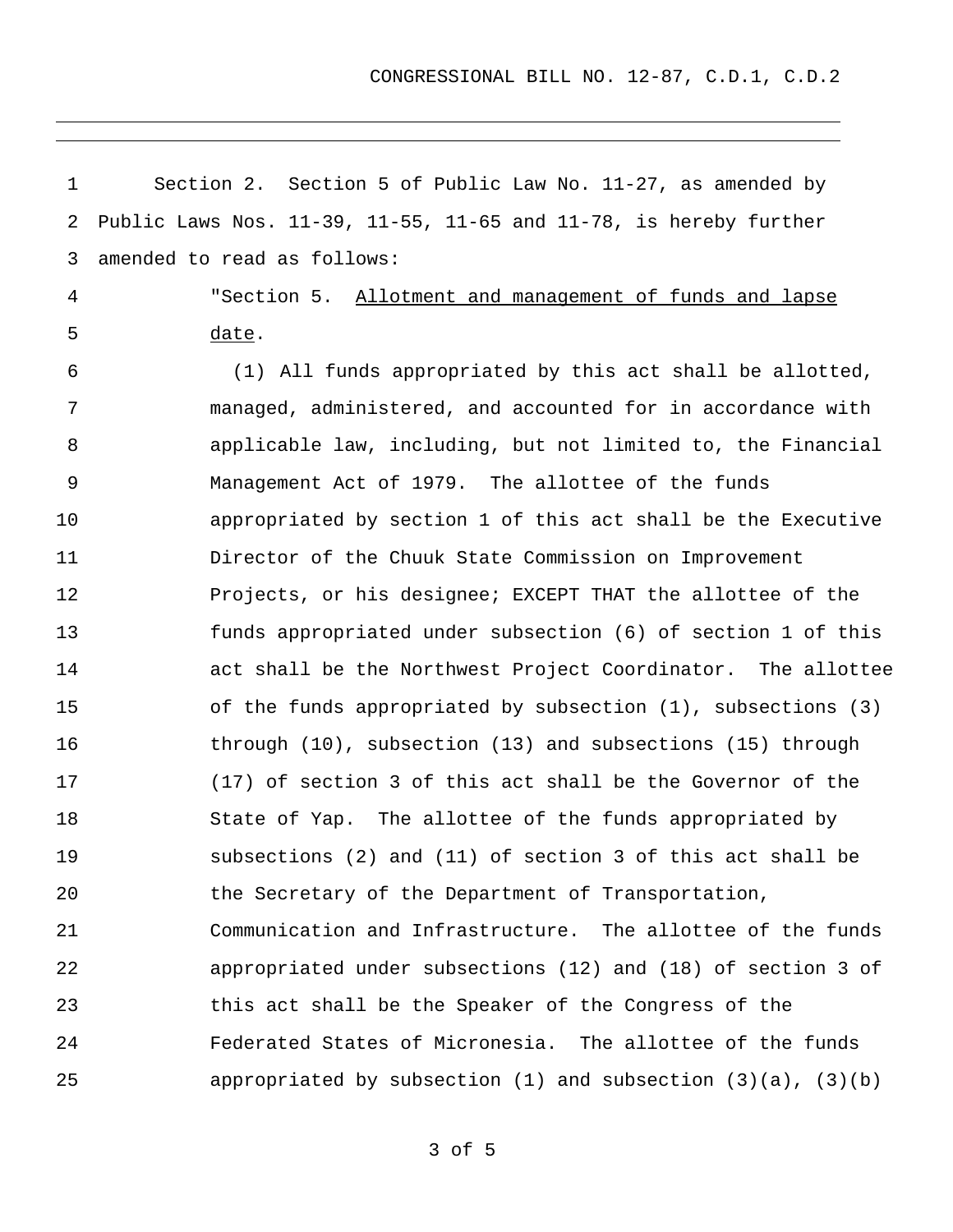1 2 3 4 5 6 7 8 9 10 11 12 13 14 15 16 17 18 19 20 21 and (3)(d) of section 4 of this act shall be the Governor of Kosrae State. The allottee of the funds appropriated by subsection (3)(c) of section 4 of this act shall be the Chairman of the Coordination Committee of the Kosrae State 2000 Summer Youth Conference.The allottee of the funds appropriated by subsection (2) of section 4 of this act shall be the mayors of the respective municipalities. The allottee of all other funds appropriated by this act shall be the President of the Federated States of Micronesia or the President's designee. The allottees shall be responsible for ensuring that these funds, or so much thereof as may be necessary, are used solely for the purpose specified in this act, and that no obligations are incurred in excess of the sum appropriated. (2) The authority of the allottees to obligate funds appropriated by this act shall not lapse."

23

22